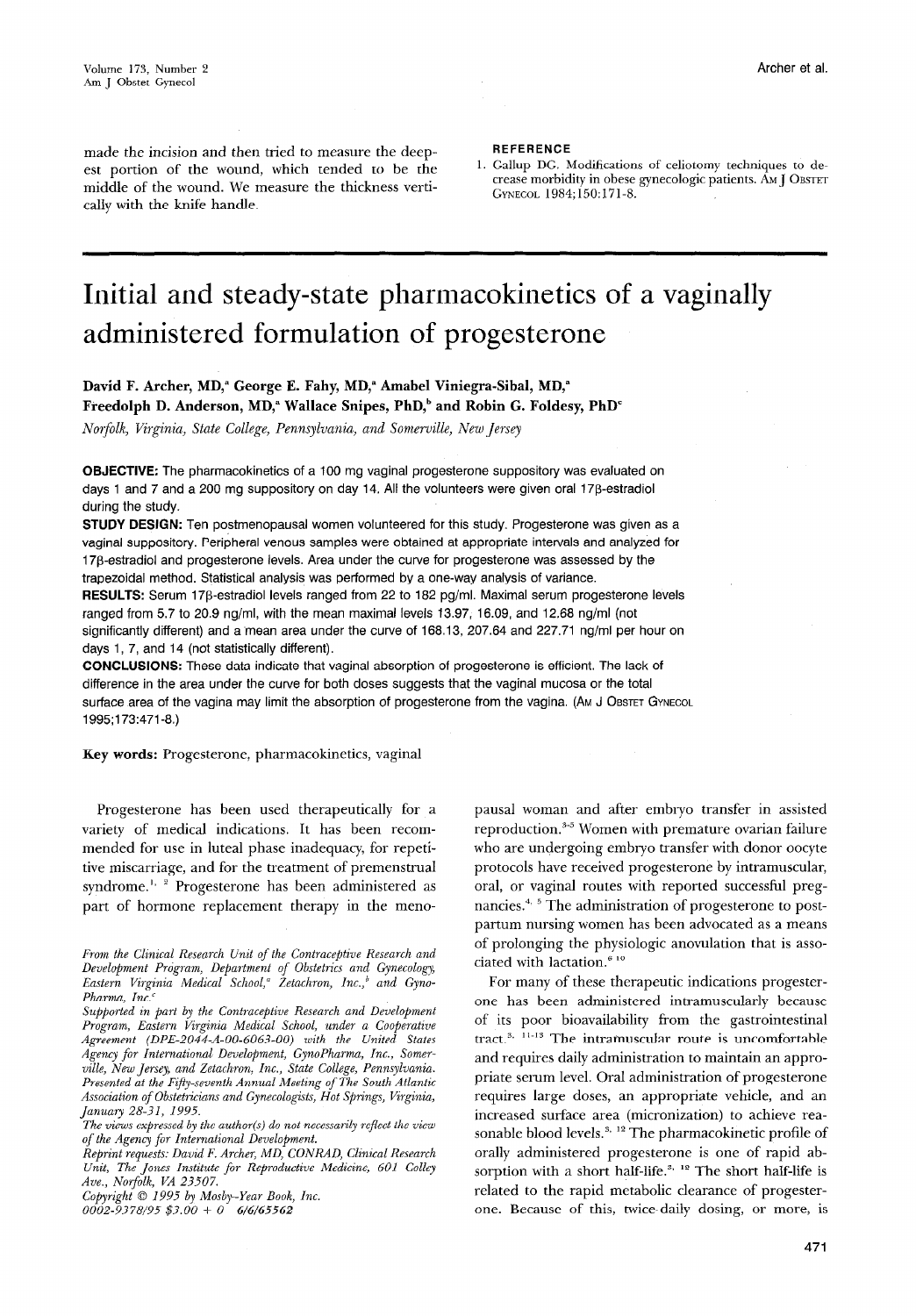| Patient No. | Age(yr) | Weight (lb) | Height (in) | <b>BMI</b> | <b>LMP</b> |
|-------------|---------|-------------|-------------|------------|------------|
| 001         | 54      | 157         | 67          | 24.6       | 1989       |
| 002         | 55      | 157         | 65.5        | 27.7       | 1981       |
| 003         | 56      | 144         | 61          | 34.6       | 1985       |
| 004         | 59      | 155         | 66          | 25.0       | 1975       |
| 005         | 46      | 166         | 66          | 26.9       | 1985       |
| 006         | 62      | 190         | 68          | 29.0       | 1980       |
| 007         | 49      | 133         | 63          | 23.4       | 1988       |
| 008         | 55      | 124         | 62          | 22.7       | 1976       |
| 009         | 61      | 132         | 61          | 26.7       | 1980       |
| 010         | 57      | 127         | 65.5        | 22.4       | 1986       |

Table I. Demographic information and body mass index of postmenopausal women

BMI, Body mass index; LMP, last spontaneous menstrual period.

**Table II.** Serum 17 $\beta$ -estradiol (mean  $\pm$  SE) levels on days 1, 7, and 14 of 10 postmenopausal women receiving oral 17P-estradiol (Estrace) 1.0 mg daily

| Time            | Day 1            | Day 7            | Day 14            |
|-----------------|------------------|------------------|-------------------|
| <b>Baseline</b> | $72.9 \pm 7.64$  | $79.0 \pm 11.96$ | $76.3 \pm 13.44$  |
| 0.5             | $71.9 \pm 7.76$  | $70.3 \pm 53$    | $66.8 \pm 11.82$  |
| 1.0             | $72.6 \pm 7.21$  | $76.1 \pm 10.65$ | $69.2 \pm 12.40$  |
| 1.5             | $82.76 \pm 8.3$  | $85.1 \pm 11.15$ | $.71.1 \pm 12.37$ |
| 2.0             | $80.3 \pm 6.78$  | $87.9 \pm 10.98$ | $85.2 \pm 14.11$  |
| 2.5             | $81.4 \pm 7.21$  | $88.0 \pm 12.04$ | $82.7 \pm 12.21$  |
| 3.0             | $80.4 \pm 7.58$  | $97.9 \pm 13.95$ | $78.9 \pm 11.79$  |
| 4.0             | $79.3 \pm 6.60$  | $79.1 \pm 11.82$ | $77.5 \pm 13.39$  |
| 6.0             | $70.9 \pm 8.19$  | $73.9 \pm 10.10$ | $73.0 \pm 12.91$  |
| 8.0             | $70.11 \pm 8.68$ | $75.4 \pm 12.66$ | $71.5 \pm 10.55$  |
| 12.0            | $80.3 \pm 9.23$  | $75.8 \pm 10.94$ | $76.3 \pm 10.29$  |
| 24.0            | $79.6 \pm 10.78$ | $78.7 \pm 11.42$ | $73.4 \pm 8.97$   |

Each woman took oral 17P-estradiol at different times of day beginning 14 days before day 1 and stopping on day 14 of study. All 17P-estradiol serum values in picograms per milliliter.

required. Oral progesterone also has been found to have a significant sedative action, possibly because of a metabolite that is produced in the gastrointestinal tract or liver.<sup>14</sup>

The vaginal route of administration has certain advantages. These are a surface (vaginal epithelium) that readily transfers progesterone, avoidance of first-pass metabolism in the gastrointestinal tract and liver, and a more sustained delivery from the vaginal progesterone formulation (suppository), which results in extended progesterone serum levels.<sup>11, 12, 15-17</sup>

This study was designed to evaluate the pharmacokinetics of two doses of a progesterone formulation for vaginal administration. A 100 mg vaginal progesterone suppository was used to determine steady-state pharmacokinetics. This was followed after 1 week with one 200 mg progesterone vaginal suppository to evaluate the dose response. Postmenopausal women were selected for the study to circumvent endogenous progesterone secretion from the ovary. All the volunteers were given oral 17@-estradiol before vaginal progesterone, to optimize absorption."

#### Material and methods

Volunteers. Ten postmenopausal women were asked to volunteer for this study. The protocol had previously

been approved by the Institutional Review Board of the Eastern Virginia Medical School. Each volunteer was apprised of the study by an appropriate informed consent, which was obtained before enrollment in the study. Each volunteer was required to have undergone a complete history and physical examination to meet specific inclusion and exclusion criteria before enrollment. The demographic profile of the volunteers is shown in Table I. Postmenopausal status was assigned if the volunteer had been amenorrheic for at least 6 months. Each volunteer was also required to have follicle-stimulating hormone level  $\geq 40$  mIU/ml. All the volunteers were required to be free of all hormonal medications for  $\geq 1$  month before initiating the oral  $17\beta$ -estradiol (see below).

17P-Estradiol administration. Each volunteer was started on a regimen of oral 17P-estradiol, 1.0 mg daily (Estrace, Mead Johnson Pharmaceuticals, Evansville, Ind.) for 14 days before the insertion of the vaginal suppositories and for the duration of the study.

Vaginal progesterone. Progesterone in polyethylene glycol was produced as a vaginal suppository in concentrations of 100 and 200 mg. The vaginal progesterone formulations were provided by Zetachron, State College, Pennsylvania. All the suppositories for each volunteer were packaged in an individual plastic container.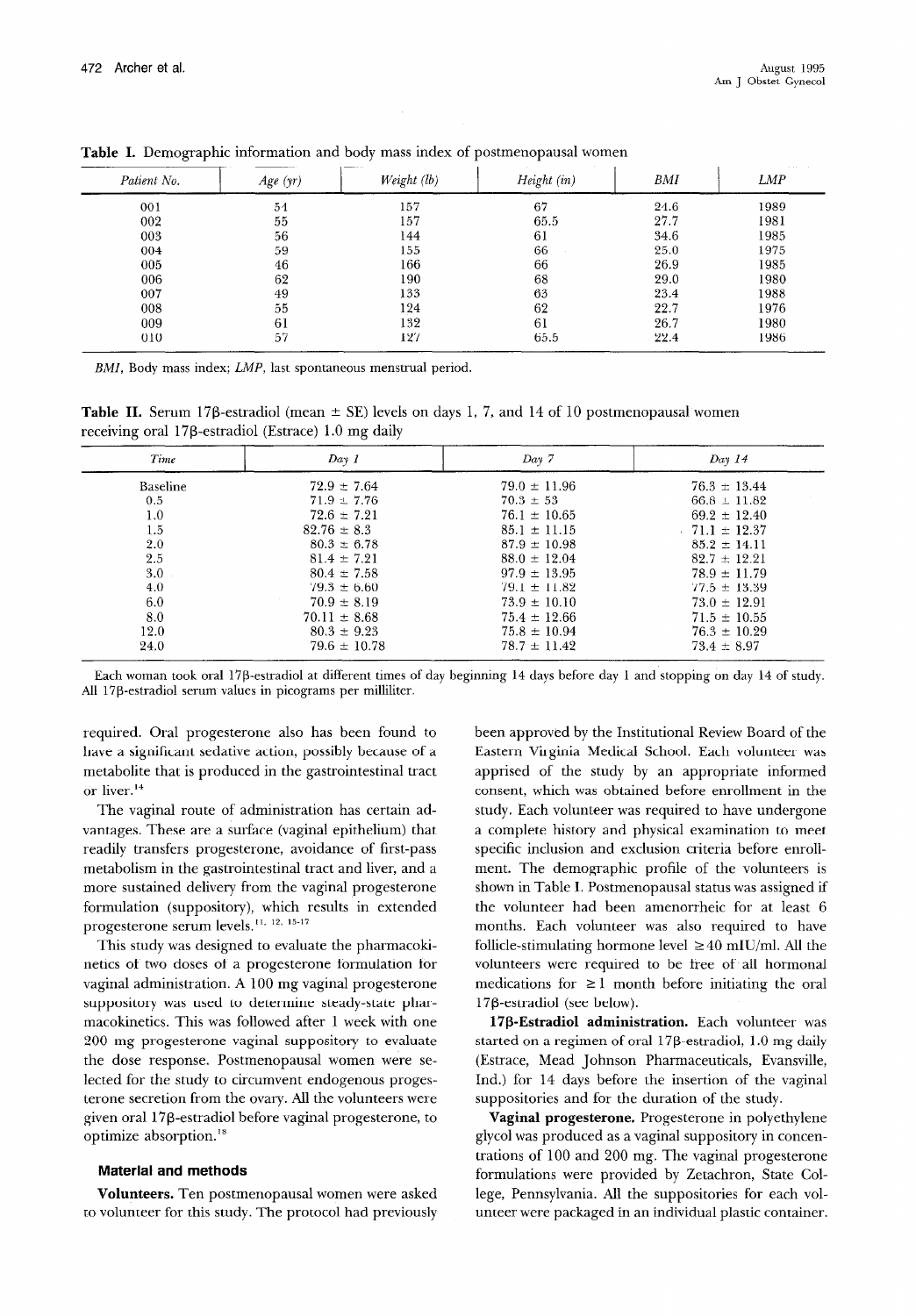

Fig. 1. Serum progesterone levels (mean  $\pm$  SD) at baseline and 2 hours after insertion of 100 mg progesterone vaginal suppository in 10 volunteers over 7-day period. PON, patient order number.

Table III. Serum progesterone levels (nanograms per milliliter) by day of treatment and for each volunteer during 7 days of therapy at zero time and 2 hours after insertion of vaginal suppository (mean  $\pm$  SD)

| Day | Baseline* | 2 hrt | Patient order No. | <b>Baseline</b> | 2 hrt |
|-----|-----------|-------|-------------------|-----------------|-------|
|     | 0.20      | 11.27 | 001               | 0.87            | 14.68 |
| ິດ  | 2.52      | 10.40 | 002               | 1.87            | 13.36 |
| 3   | 3.98      | 9.98  | 003               | 0.23            | 12.08 |
|     | 3.91      | 12.18 | 004               | 2.35            | 9.51  |
|     | 4.30      | 13.35 | 005               | 2.24            | 11.20 |
| 6   | 3.56      | 13.32 | 006               | 1.57            | 13.29 |
|     | 2.71      | 13.67 | 007               | 7.81            | 16.97 |
|     |           |       | 008               | 5.13            | 9.61  |
|     |           |       | 009               | 7.42            | 14.69 |
|     |           |       | 010               | 0.783           | 4.85  |

Progesterone levels are indicated by day of study and by individual volunteers (patient order number). Mean progesterone levels between volunteers and between days demonstrated a highly significant difference by two-way analysis of variance.

\*Mean values statistically different,  $p \le 0.0053$  between day 1 and other 6 days.

 $\dagger$ Mean values not statistically different between days,  $p = 0.31$ .

 $\text{\tt 1}$ Mean values statistically different between baseline and 2 hours for each volunteer,  $p \le 0.001$ .

The suppositories were stored at room temperature until used. Each volunteer was requested, under supervision, to insert one suppository high into the vagina daily between 7 and 9 AM. The volunteer was then requested to lie prone for 30 minutes after insertion of the suppository. The 100 mg progesterone suppositories were inserted daily for 7 days. There was a break of 7 days with no progesterone administration. On the fourteenth day a 200 mg progesterone suppository was inserted vaginally in the same manner.

Peripheral venous sampling for pharmacokinetics. Peripheral blood samples of 10 ml were obtained from an antecubital vein. The samples were obtained immediately before insertion of each vaginal suppository and at 0.5, 1.0, 1.5, 2.0, 2.5, 3.0, 4.0, 6.0, 8.0, 12.0, and 24.0 hours after insertion of the vaginal suppository. The 24-hour blood sample was obtained at the same time of day as the initial baseline sampling from the first pharmacokinetic day, and this schedule was maintained throughout the study. Each volunteer, once the initial time of suppository insertion was determined,

maintained that time for repeat suppository placement throughout the course of the study. A venous blood sample was obtained each day before placement and 2 hours after placement of the 100 mg vaginal progesterone suppository in each of the volunteers on days 2, 3, 4, 5, and 6.

No blood samples were obtained for the succeeding 24 hours after the last 100 mg progesterone suppository, but the same protocol was used for the 200 mg progesterone suppository. The 200 mg progesterone suppository was administered only once, and blood sampling was performed at the same intervals during the next 24 hours.

Each venous blood sample was allowed to clot at room temperature for 5 minutes and was then centrifuged at 3000 revolutions/min for 15 minutes. The resulting serum supernatant was drawn off and placed in a polytetrafluoroethylene-coated storage vial. The individual storage vials were then stored at  $-20^{\circ}$  C until analyzed for estradiol and progesterone.

Quantitation of l?'P-estradiol and progesterone. Se-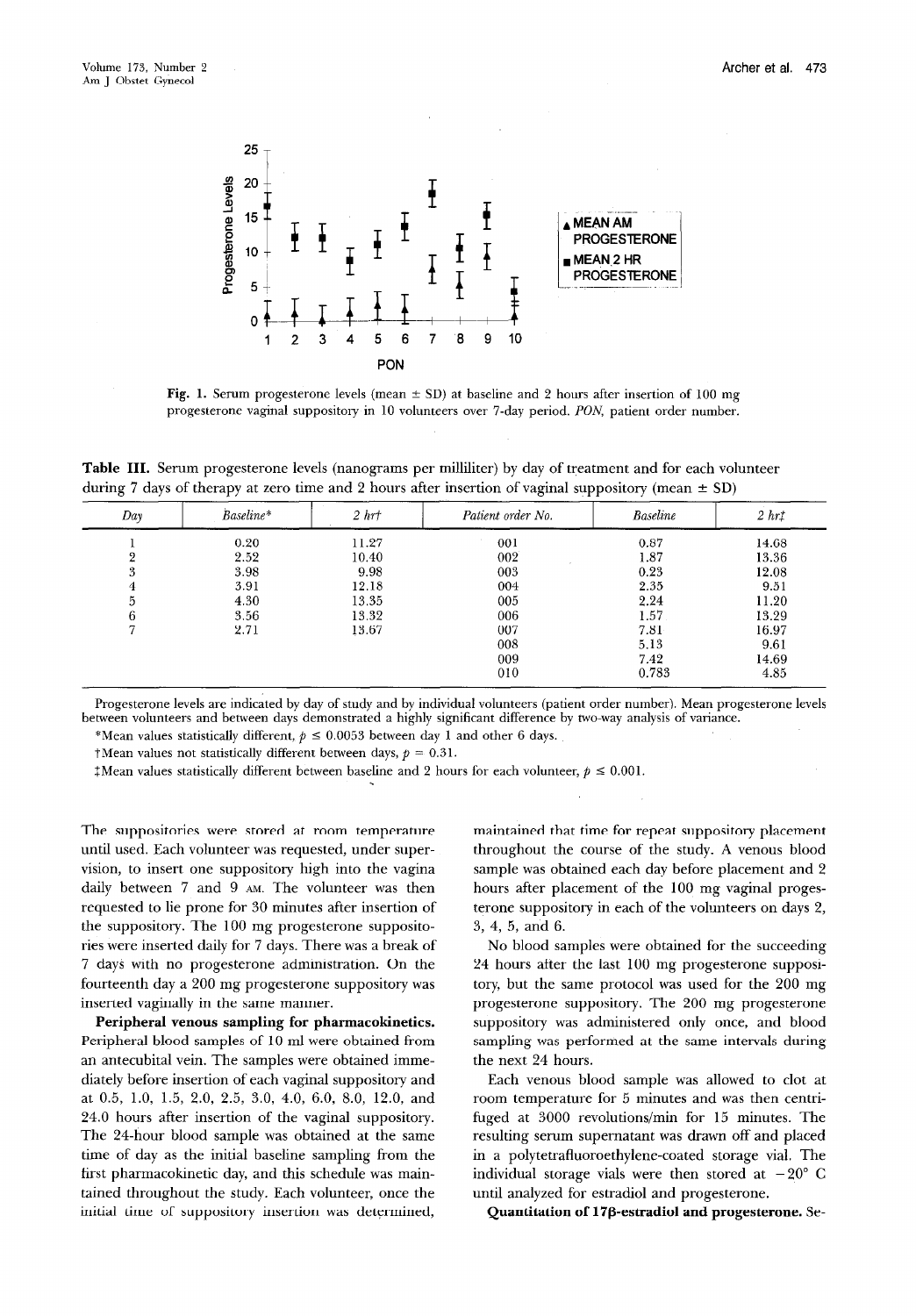|                  | Day 1: Progesterone 100 mg           |                                      |                   | Day 7: Progesterone 100 mg   |                   |                                             |                                       |                   |                              |                   |
|------------------|--------------------------------------|--------------------------------------|-------------------|------------------------------|-------------------|---------------------------------------------|---------------------------------------|-------------------|------------------------------|-------------------|
| Volunteer<br>No. | Baseline<br>progresserone<br>(ng/ml) | $C_{max}$<br>progesterone<br>(ng/ml) | Change<br>(ng/ml) | Time to<br>$C_{max}$<br>(hr) | AUC<br>(ng/ml/hr) | <b>Baseline</b><br>progresserone<br>(ng/ml) | $C_{max}$<br>progresserone<br>(ng/ml) | Change<br>(ng/ml) | Time to<br>$C_{max}$<br>(hr) | AUC<br>(ng/ml/hr) |
| 001              | 0.2                                  | 20.7                                 | 20.5              | 2.0                          | 270               | 0.7                                         | 18.1                                  | 17.4              | 2.5                          | 202               |
| 002              | 0.2                                  | 14.7                                 | 14.5              | 3.0                          | 192               | 0.9                                         | 19.6                                  | 19.1              | 3.0                          | 185               |
| 003              | 0.2                                  | 16.9                                 | 16.7              | 3.0                          | 83                | 0.2                                         | 12.2                                  | 12.0              | 1.5                          | 56                |
| 004              | 0.2                                  | 7.8                                  | 7.5               | 1.5                          | 43                | 1.2                                         | 17.7                                  | 16.5              | 3.0                          | 246               |
| 005              | 0.2                                  | 13.5                                 | 13.3              | 4.0                          | 164               | 4.5                                         | 13.7                                  | 9.5               | 2.5                          | 193               |
| 006              | 0.2                                  | 20.9                                 | 20.7              | 3.0                          | 188               | 1.5                                         | 20.4                                  | 18.9              | 4.0                          | 213               |
| 007              | 0.2                                  | 16.5                                 | 16.3              | 3.0                          | 232               | 3.1                                         | 19.7                                  | 16.6              | 2.0                          | 256               |
| 008              | 0.2                                  | 12.4                                 | 12.2              | 6.0                          | 199               | 2.7                                         | 11.9                                  | 9.2               | 6.0                          | 245               |
| 009              | 0.2                                  | 14.3                                 | 4.1               | 3.0                          | 222               | 0.7                                         | 24.4                                  | 14.7              | 3.0                          | 381               |
| 010              | 0.2                                  | 7.3                                  | 7.1               | 3.0                          | 63                | 2.7                                         | 9.6                                   | 6.9               | 2.5                          | 96                |

Table IV. Maximum serum progesterone levels, the greatest change between baseline and maximum concentration, time to maximum concentration, and area under curve for progesterone in 10 postmenopausal women

Data derived from day of pharmacokinetic profile of 100 mg vaginal progesterone suppositories on days 1 and 7 and 200 mg vaginal progesterone suppository on day 14 in 17B-estradiol-treated postmenopausal women.  $C_{max}$ , Maximum concentration; AUC, area under curve.

Table V. Occurrence of bleeding in postmenopausal women pretreated with  $17\beta$ -estradiol 1.0 mg for 14 days, who used 100 mg progesterone vaginal suppository for 7 days followed by 200 mg progesterone vaginal suppository

| Patient No. | Bleeding | Severity | Duration (days) | Endometrial biopsy<br>results | Side effects                   |
|-------------|----------|----------|-----------------|-------------------------------|--------------------------------|
| 001         | Yes      | Mild     | 3               | Prolif.                       | Local warmth, tired            |
| 002         | Yes      | Mild     | 2               | Prolif.                       | Local warmth, tired,<br>cramps |
| 003         | Hyst.    |          |                 |                               | None                           |
| 004         | Hyst.    |          |                 |                               | Tired                          |
| 005         | Hyst.    |          |                 |                               | None                           |
| 006         | Yes      | Mild     | 3               | Not done                      | Cramps                         |
| 007         | Yes      | Mild     | 3               | Prolif.                       | Tired, cramps                  |
| 008         | Hyst.    | --       |                 |                               | None                           |
| 009         | Yes.     | Mild     | 4               | Prolif.                       | Breast tenderness, tired       |
| 010         | Yes      | Mild     |                 | Insuff.                       | Breast tenderness, anxiety     |

Endometrial histologic studies are reported for five of six women who had a uterus and who had bleeding. Other reported adverse effects are listed. Prolif., Proliferative endometrium; Hyst., hysterectomy; Insuff., insufficient tissue for diagnosis.

rum 17P-estradiol and progesterone were estimated with radioimmunoassay kits obtained from ICM Biomedical, Costa Mesa, California.

Statistical analysis. All data were analyzed by a oneor two-way analysis of variance or Student  $t$  test by use of STATISTICA (CSS:STATISTICA, Statsoft, Tulsa, Okla.). A p value of  $\leq 0.05$  was accepted as indicating significant differences.

Diary cards. Each volunteer was asked to maintain a daily diary card throughout the study. Any symptoms were recorded on these cards.

Endometrial biopsy. The women who had a uterus and who had vaginal or uterine bleeding were asked to undergo an endometrial biopsy, which was performed with a Pipelle curette (Unimar, Wilton, Conn.). The tissue obtained was immediately fixed in formalin and then sectioned and interpreted by a gynecologic pathologist.

## **Results**

Demographics. The demographics of the volunteers are given in Table I. There were 10 postmenopausal women whose ages ranged from 46 to 62 years. The duration of the postmenopausal state ranged from 4 to 12 years. Seven of the women had previously received estrogen or estrogen plus progestin replacement therapy. The volunteers' individual weight, height, and body mass index are shown in Table I.

Serum 178-estradiol. All the volunteers were requested to take 17P-estradiol (Estrace) at a specific time of day that was convenient for her, and because of this the time of day that the medication was taken was variable. The mean serum  $17\beta$ -estradiol levels in the volunteers at baseline and at the described intervals throughout the three pharmacokinetic study days 1, 7 and 14 are shown in Table II. The mean serum 17pestradiol values were between 70 and 100 pg/ml on the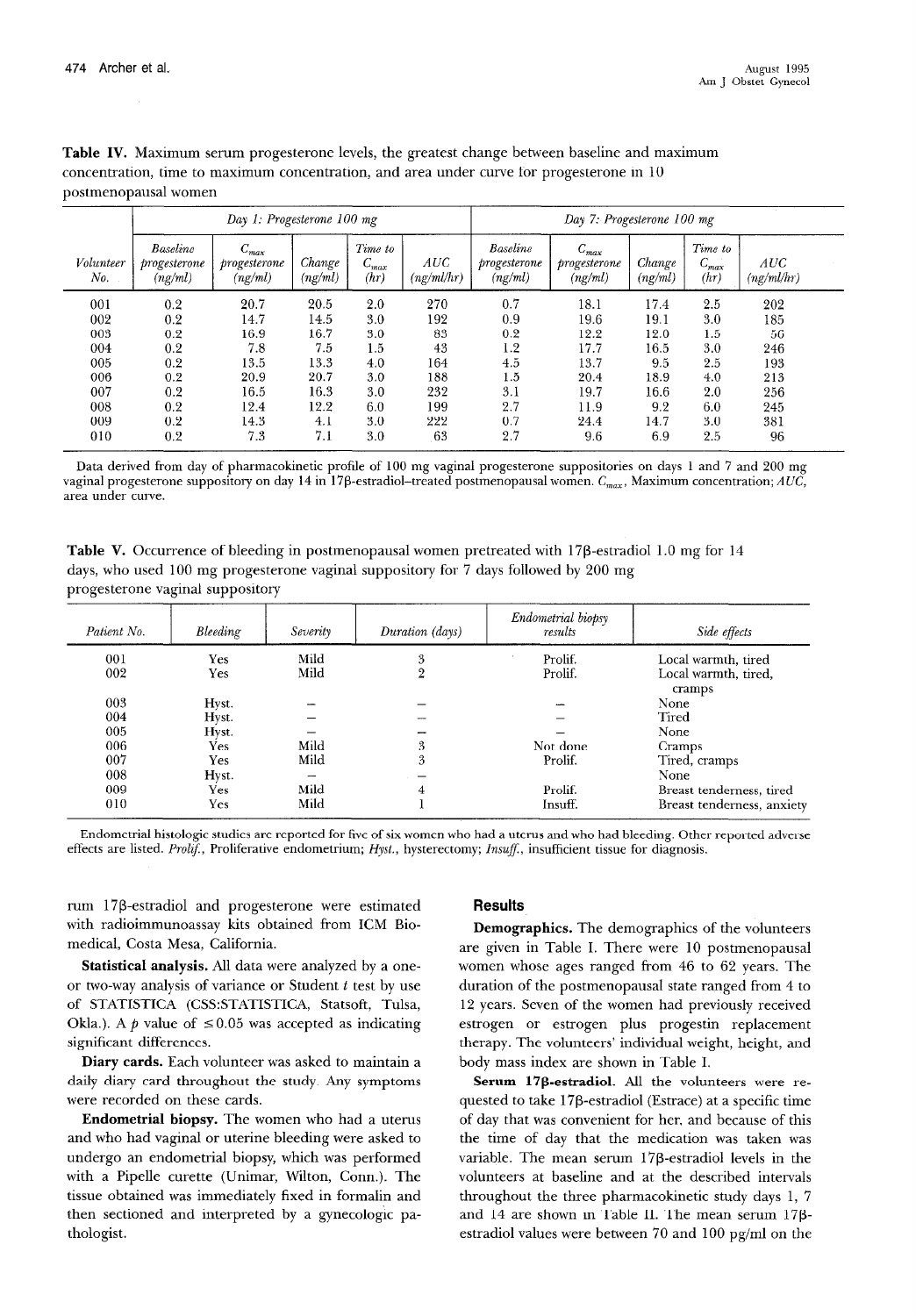|                                            | Day 14: Progesterone 200 mg              |                   |                              |                   |  |  |
|--------------------------------------------|------------------------------------------|-------------------|------------------------------|-------------------|--|--|
| <b>Baseline</b><br>progesterone<br>(ng/ml) | $C_{\it max}$<br>progesterone<br>(ng/ml) | Change<br>(ng/ml) | Time to<br>$C_{max}$<br>(hr) | AUC<br>(ng/ml/hr) |  |  |
| 0.2                                        | 17.3                                     | 17.1              | 12.0                         | 214               |  |  |
| 0.3                                        | 13.9                                     | 13.5              | 8.0                          | 230               |  |  |
| 0.2                                        | 17.3                                     | 17.1              | 4.0                          | 168               |  |  |
| 0.2                                        | 19.5                                     | 19.3              | 4.0                          | 185               |  |  |
| 0.2                                        | 13.7                                     | 13.5              | 3.0                          | 230               |  |  |
| 0.2                                        | 20.4                                     | 20.2              | 3.0                          | 281               |  |  |
| 0.2                                        | 11.8                                     | 11.6              | 3.0                          | 199               |  |  |
| 0.2                                        | 14.4                                     | 14.2              | 8.0                          | 299               |  |  |
| 0.2                                        | 12.9                                     | 12.7              | 8.0                          | 263               |  |  |
| 0.2                                        | 5.7                                      | 5.5               | 3.0                          | 59                |  |  |

three pharmacokinetic days. Individual 17P-estradiol levels for the volunteers ranged from 22 to 182 pg/ml (data not shown). No statistical analysis was performed on these data, because the time of oral administrationof 17P-estradiol was variable among volunteers.

Serum progesterone. Serum progesterone values (mean  $\pm$  SEM) at 24 hours after insertion of the vaginal suppository (daily baselines) were  $2.52 \pm 0.77$ ,  $3.98 \pm$ 1.23, 3.91  $\pm$  1.46, 4.30  $\pm$  1.33, 3.56  $\pm$  1.02, and  $2.71 \pm 0.88$  ng/ml on days 2, 3, 4, 5, 6, and 7, respectively (Fig. 1). The mean 2-hour serum progesterone levels ranged between  $10.8$  and  $13.9$  ng/ml (Fig. 1, Table III). The baseline and 2-hour serum progesterone levels in each volunteer by day of treatment were analyzed by a two-way analysis of variance. The progesterone levels varied significantly among volunteers and with time. The interaction between the two variables (volunteer and time) was highly significant.

A comparison between the serum progesterone levels on days 1 and day 14 of the pharmacokinetic study for each volunteer indicates the following. Serum levels were comparable on days 1 and day 14 in volunteers 005, 006, 008, 009, and 010 (data not shown). Levels were lower on day 14 compared with day 1 in volunteers 001, 002, and 007, whereas levels were higher on day 14 in volunteers 003 and 004 (data not shown). These results do not appear to be related to suppository placement or physical activity of the individual.

The mean time to maximum concentration varied among volunteers, but the mean for progesterone was 3 hours on days 1 and 7 but between 3 and 8 hours on day 14 (Fig. 2, Table IV). The mean maximal serum progesterone concentration on each of the 3 days (1, 7, and 14) was 13.97, 16.09, and 12.68 ng/ml, respectively (Fig. 2). The absolute change in progesterone from baseline to maximum concentration for each volunteer was variable and not statistically significant ( $p = 0.98$ ) (Table IV). The mean serum progesterone levels for the

10 volunteers were similar at each time interval during the pharmacokinetic studies on days 1, 7, and 14 (Fig. 2). The elevated baseline mean progesterone value of 2.4 ng/ml resulted in an increased maximum concentration value for progesterone on day 7. The mean area under the curve for progesterone was 168.13, 207.64, and  $222.71$  ng/ml per hour on days 1, 7, and 14 and was not statistically different ( $p = 0.35$ ). The elevated baseline progesterone value on day 7 was adjusted for in the calculations of the area under the curve. Each volunteer was found to have a unique progesterone area under the curve that was different from those of the other volunteers ( $p = 0.0027$ ) (Table IV).

Side effects. Two of the women (001 and 002) within 30 minutes of inserting the progesterone vaginal suppository had a local warmth in the vagina, which lasted for 20 to 30 minutes (Table V). Visual inspection of the vaginal mucosa with a speculum 24 hours later did not demonstrate any evidence of local irritation. Three of the women (002, 006, and 007) complained of mild low abdominal cramps, similar to what they experienced when having a menstrual flow in the past, at some time during the study; these women had vaginal bleeding associated with cramps (see below). Five of the volunteers (001, 002, 004, 007, 009) complained of feeling "tired" at some time during the study (Table V). It should be noted that the patients who complained of feeling tired did so on the day of the use of the 200 mg vaginal progesterone suppository. The feeling of being "tired" disappeared within 2 hours after insertion of the suppository. Two of the women (009 and 010) had breast tenderness during the course of the study without evidence of breast lumps or masses.

Vaginal bleeding. Six of the women (001, 002, 006, 007, 009, OlO), who had not had a hysterectomy, had vaginal bleeding during or after the use of the vaginal progesterone (Table V). The other four women had previously had a hysterectomy. The vaginal bleeding lasted between 2 to 5 days and was characterized by the volunteers as minimal. Two volunteers (001 and 010) had spotting that did not require sanitary protection. The spotting or bleeding occurred after initiating the vaginal progesterone on days 8 to 10 in five of the women (002, 006, 007, 009, and 010) and on day 5 in one woman (001).

An endometrial biopsy was obtained after the completion of the study in five of the six women who had vaginal spotting or bleeding (001, 002, 007, 009, and 010). One volunteer (006) did not have a biopsy. The tissue was interpreted as proliferative endometrium in four of the cases (001, 002, 007, and 009) and insufficient tissue for interpretation (cervical glands and mucus) in one volunteer (010) (Table V).

#### Comment

The use of the vagina as a repository for medication is not new. The advantage of the absorption of steroids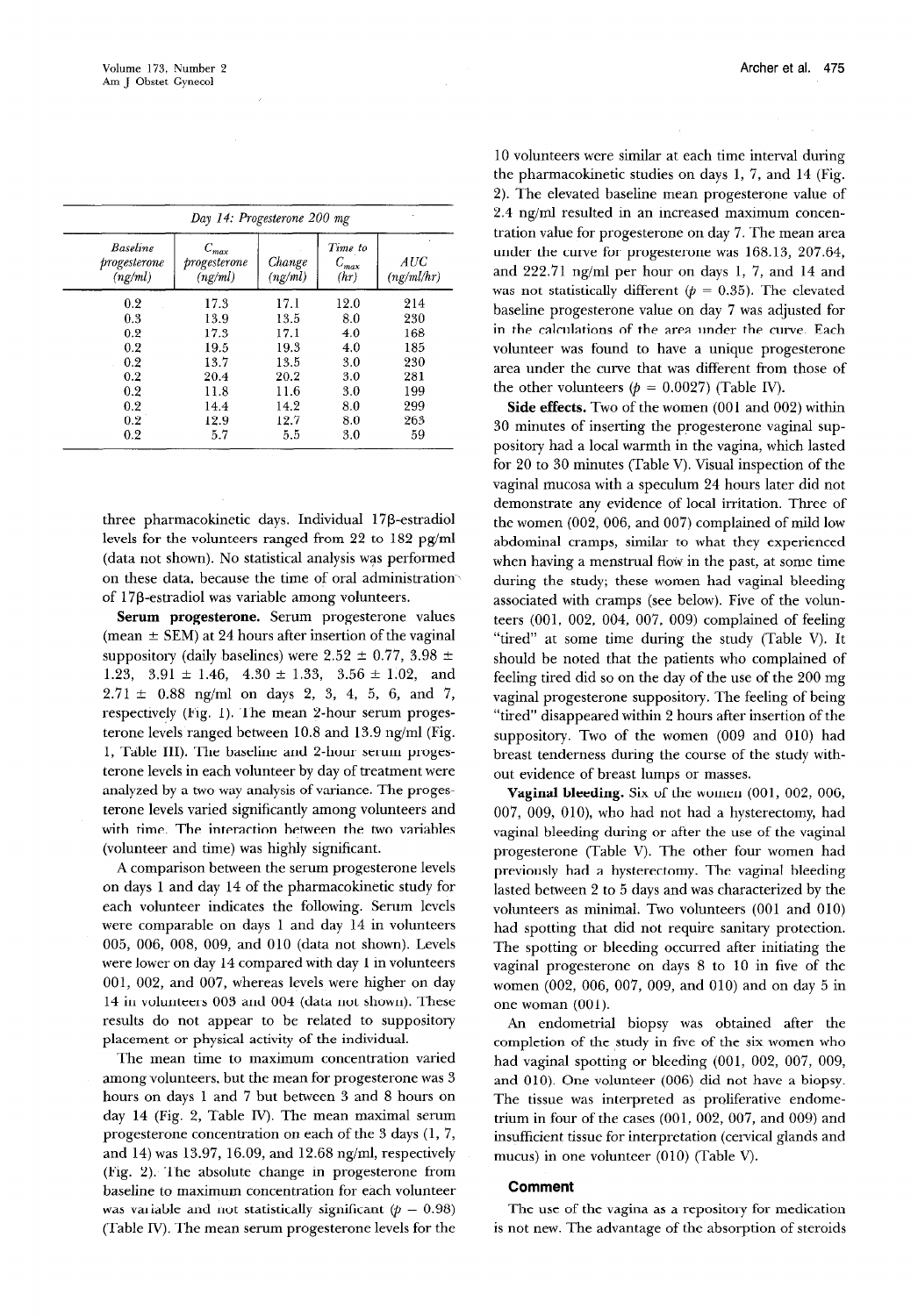

Fig. 2. Serum progesterone levels (mean  $\pm$  SD) on days 1, 7, and 14 in 10 postmenopausal women. Vaginal progesterone suppository, 100 mg, was administered daily for 7 days, followed by no medication for 7 days and 200 mg progesterone suppository on day 14. All women were taking oral 178estradiol, 1.0 mg, throughout study.

and other compounds across the vagina is twofold. The avoidance of the first-pass effect of the gastrointestinal tract and liver on progesterone metabolism is apparent. The second advantage is a prolonged, sustained serum progesterone level. Previous studies have shown that a relatively large amount of progesterone must be administered by mouth to achieve luteal blood levels.<sup>3, 19</sup> Although there is rapid absorption of progesterone from the gastrointestinal tract, metabolic clearance is rapid, thus resulting in a short half-life in serum.<sup>19</sup>

Metabolites of progesterone are produced after oral administration that could account for some of the adverse effects, notably somnolence, that have been reported.14 Metabolites of progesterone were not identified in this study. The volunteers in this study reported only a "tired" feeling, not somnolence, as a side effect (Table V).

The current study demonstrates a rapid absorption of progesterone after vaginal administration. The maximum concentration of serum progesterone was reached within 3.0 hours in the majority of instances. These findings indicate that the vaginal route may be a preferred route of administration, because we were able to reach luteal levels in the serum with a lower dose than required by the oral route. That the levels reached with vaginal progesterone administration are physiologic is attested to by the successful pregnancies in assisted reproductive programs and changes in endometrial histologic features.<sup>4, 20, 21</sup> The bioavailability of progesterone appears to be greater when it is administered through the vagina compared with the oral route, when the area under the curve for progesterone is used for comparison.<sup>21</sup>

Progesterone is rapidly cleared from the peripheral circulation because of its short metabolic half-life. The concentration of progesterone is maintained in peripheral sera for a prolonged period after vaginal administration (Fig. 2). By 24 hours postinsertion on each day of the progesterone 100 mg suppository, there were still significant elevations of serum progesterone over the initial baseline value. The reason for this is not clear, but similar findings of a prolonged serum level without an initial rapid peak have been found in women using a different formulation of vaginal progesterone.<sup>12</sup> This prolonged serum level could be a result of the reservoir effect of the vaginal suppository or of the vagina itself. The fluid volume in the vagina has been found to be approximately 0.2 ml. It is possible that the vaginal suppository is slowly dissolved, thus resulting in a progesterone reservoir contained in the suppository base.

Our data do not show any difference in the area under the curve between 100 and 200 mg vaginal suppositories (Table IV). The vaginal epithelium may function as a rate-limiting membrane allowing a finite amount of progesterone to be absorbed. Serum levels could be a function of the surface area of the vaginal epithelium exposed to progesterone. It should be noted that there is a highly variable absorption within the same volunteer ( $\geq 20\%$ ) of the same vaginal dose (Table III, area under the curve, and Table IV). The reason for the individual difference in absorption of progesterone is not known. Another possibility is that other factors in the vaginal epithelium (dermis) contribute to the absorption.<sup>22</sup> There is no available information that demonstrates a correlation between surface area of the vagina and serum progesterone levels. Previous studies of transdermal 17ß-estradiol absorption have suggested that dermal surface area is important, but definitive information is lacking.<sup>22</sup> We have found interindividual variation to be present with the transdermal administration of estradiol.<sup>22-24</sup> Oral contraceptive steroids have been found to have significant differences in oral absorption in the same woman at different times.<sup>25</sup> Genetic differences and dietary changes have been hypothesized to explain this difference.<sup>25</sup> The actual cause of this discrepancy in pharmacokinetic profiles in the same individual under similar conditions at two separate study times is not known.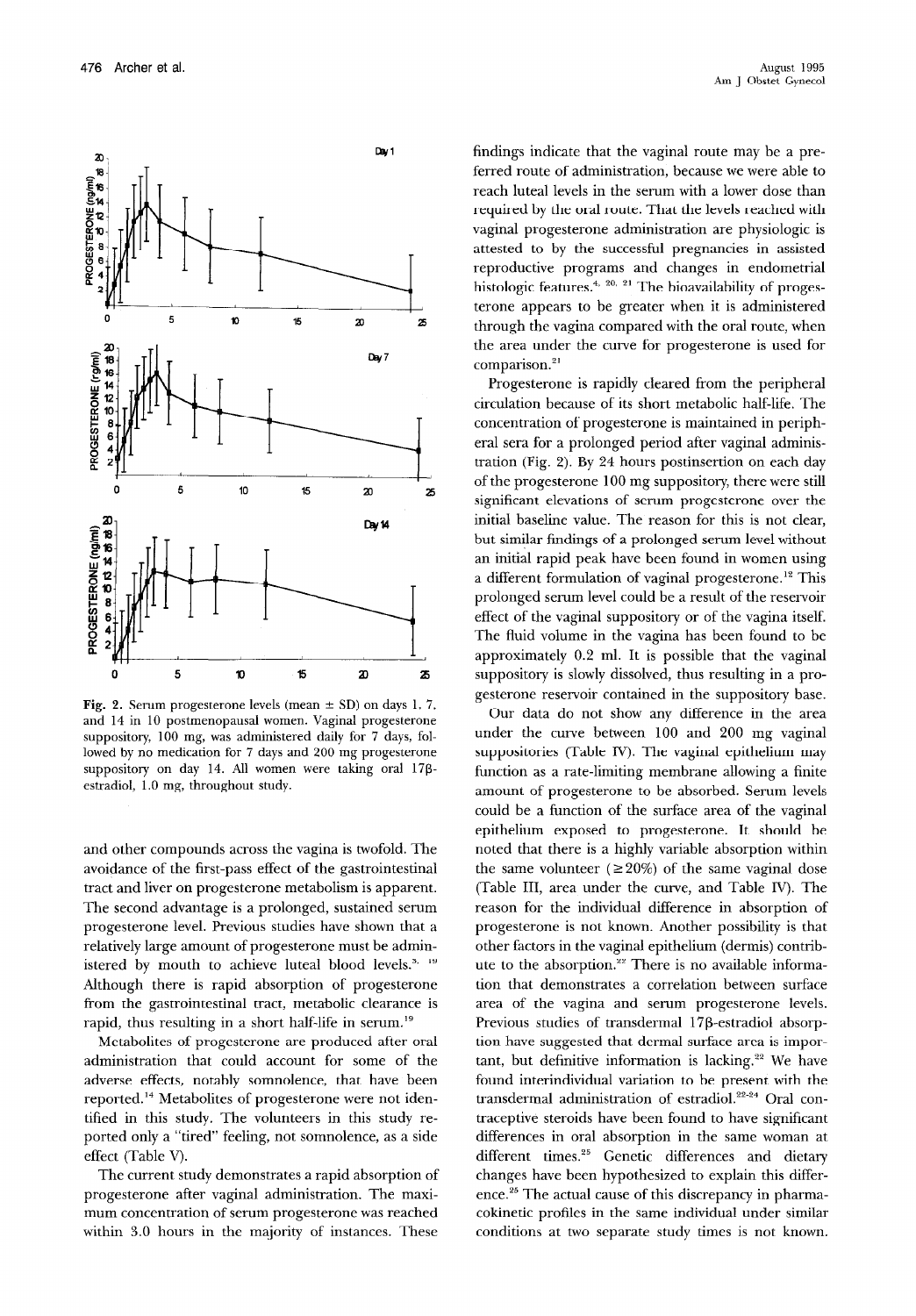The hormonal status of the volunteers could also play a role in the efficiency of the vaginal absorption of progesterone. Lack of estrogen could affect absorption. In this study a 14-day pretreatment with oral 17pestradiol was used to ensure that the vaginal epithelium was well estrogenized. Mean serum 17P-estradiol levels, although variable between volunteers, are in a range compatible with the follicular phase of the cycle (Table II). Thus we feel that we have maximized the absorption of progesterone by the use of exogenous 17P-estradiol.

In summary, these data indicate that a simple formulation of progesterone in polyethylene glycol can achieve luteal-phase progesterone levels. We did not demonstrate dose proportionality of the 100 and 200 mg vaginal suppositories. We believe that absorption of vaginal progesterone is a function of both the vaginal mucosa surface area and the reservoir effect of the vaginal suppository.

We thank Ms. Eling Gaines for her assistance with data management and Ms. Pauline M. Clynes for her editorial assistance.

#### REFERENCES

- 1. Jones GS. The historic review of the clinical use of progesterone and progestin. In: Bardin CW, Milgrom E, Mauvais-Jarvis P, eds. Progesterone and progestin. New York: Raven Press, 1983:189-202.
- 2. Backstrom T. Premenstrual tension syndrome. In: Bard CW, Milgrom E, Mauvais-Jarvis P, eds. Progesterone and progestin. New York: Raven Press, 1983:203-17.
- 3. Whitehead MI, Townsend PT, Gill DK, Collins WP, Campbell S. Absorption and metabolism of oral progesterone. BMJ 1980;280:825-9.
- 4. Bourgain C, Devroey P, VanWaesberghe L, Smitz J, Van Steirteghem AC. Effects of nocturnal progesterone on the morphology of the endometrium in patients with primary ovary failure. Hum Reprod 1990;5:537-43.
- 5. Navot D, Scott RT, Droesch K, Veeck LL, Liu HC, Rosenwaks 2. The window of embryo transfer and the efficiency of human conception in vitro. Fertil Steril 1991;515:114-8.
- 6. Victor A, Jackanicz TM, Johansson EDB. Vaginal progesterone for contraception. Fertil Steril 1978;30:631-5.
- 7. Diaz S, Jackanicz TM, Herros C. Fertility regulation in nursing women, VIII: progesterone plasma levels and contraceptive efficacy of a progesterone-releasing vaginal ring. Contraception 1985;32:603-22.
- 8. Diczfalusy E. New developments in oral, injectable and implantable contraceptives, vaginal rings and intrauterine devices: a review. Contraception 1986;33:7-22.
- 9. Matlin SA, Belenquer A, Hall PE. Progesterone-re vaginal ring for use in postpartum contraception, I: in vitro release rates of progesterone from core-loaded rings. Contraception 1992;45:329-41.
- 10. Landrgen BM, Hall PE, Cekan SZ. Progesterone-re vaginal rings for use in postpartum contraception, II: pharmacokinetic profiles in women. Contraception 1992; 45:343-g.
- 11. Nillius SJ, Johansson EDB, Plasma levels of progester after vaginal, rectal, or intramuscular injection of progesterone. AM J OBSTET GYNECOL 1971;110:470-7.
- 19. Norman TR, Morse CA, Dennerstein L. Compara bioavailability of orally and vaginally administered progesterone. Fertil Steril 1991;56:1034-9.
- 13. Chakmakjian ZH, Zachariah NY. Bioavailability of progesterone with different modes of administration. J Reprod Med 1987;32:443-8.
- 14. Arafat ES, Hargrove JT, Maxson WAS, Desiderio DM, Wentz AC, Andersen RN. Sedative and hypnotic effects of oral administration of micronized progesterone may be mediated through its metabolites. AM J OBSTET GYNECOL 1988;159:1203-9.
- 15. Kimzey LM, Grimes GJ Jr, Gumowski J, Nelsen LM, Merriam GR. Absorption of micronized progesterone from a nonliquefying vaginal cream. Fertil Steril 1991;56: 995-6.
- 16. Price lH, Ismail H, Got-will R, Sarda IR. Effect of the suppository base on progesterone delivery from the vagina. Fertil Steril 1983;39:490-3.
- 17. Fulper LD, Cleary RW, Harland EC, Hikal AA, Jonos AB. Comparison of serum progesterone levels in dogs after administration of progesterone by vaginal tablet and vaginal suppository. AM J OBSTET GYNECOL 1987;156:253-6.
- 18. Villanueva B, Casper RF, Yen SSC. Intravaginal administration of progesterone: enhanced absorption after estrogen treatment. Fertil Steril 1981;35:433-7.
- 19. Simon JA, Rocci ML, Robinson DE, et al. The absorption of oral micronized progesterone: the effect of food, dose proportionality, and comparison with intramuscular progesterone. Fertil Steril 1993;60:26-33.
- 20. Miles RA, Press MF, Paulson RJ, Dahmoush L, Lobo RA, Sauer MV. Pharmacokinetics and endometrial tissue levels of progesterone after administration by intramuscular and vaginal routes: a comparative study. Fertil Steril 1994;62: 485-90.
- 21. Cornet D, Alvarez S, Antoine JM, et al. Pregnancies following ovum donation in gonadal dysgenesis. Hum Reprod 1990;5:291-3.
- 22. Simon JA, Hodgen GD, Archer DF. Are there any significant pharmacokinetic differences between patch and gel cutaneous estradiol therapy? In: Tenazzani AR, Petraglia F, Volpe A, Facchinetti F, eds. Recent research on gynecological endocrinology. Park Ridge, New Jersey: Parthenon, 1988:317-24.
- 23. Scott RT, Ross B, Anderson C, Archer DF. Pharmacokinetics of percutaneous estradiol: a crossover study using a gel and a transdermal system in comparison with oral micronized estradiol. Obstet Gynecol 1991;77:758-64.
- 24. Smith RD, Tomai TP, Robinson DE, et al. Effects of vehicle supplementation on total estradiol absorption from a transdermal estradiol delivery system. Fertil Steril 1991; 56:1029-33.
- 25. Goldzieher JW. Pharmacokinetics and metabolism of ethinyl estrogen. In: Goldzieher JW, Fotherby K, eds. Pharmacology of the contraceptive steroids. New York: Raven Press, 1994:127-51.

### Discussion

DR. WILLIAM J. BUTLER, Charleston, South Carolina (Official Guest). The use of natural progesterone has been advocated for therapeutic intervention in a wide range of gynecologic and other pathologic disorders. It is of prime importance in the preparation of a receptive endometrium before transfer of embryos conceived from donor oocytes. That exogenous progesterone administration is effective in this regard is demonstrated by a success rate of 31.3% pregnancies per retrieval in donor oocyte cycles reported in the American Fertility Society-Society for Assisted Reproductive Technology registry from 1992.' Vaginal administration of progesterone may have an advantage in bioavailability, which may translate into a clinical advantage, particularly in donor oocyte assisted reproductive technique cycles.<sup>2, 3</sup>

A possible mechanism of this bioadvantage is a reservoir effect proposed by Archer et al. as a unique effect of vaginal administration and one of the limiting factors